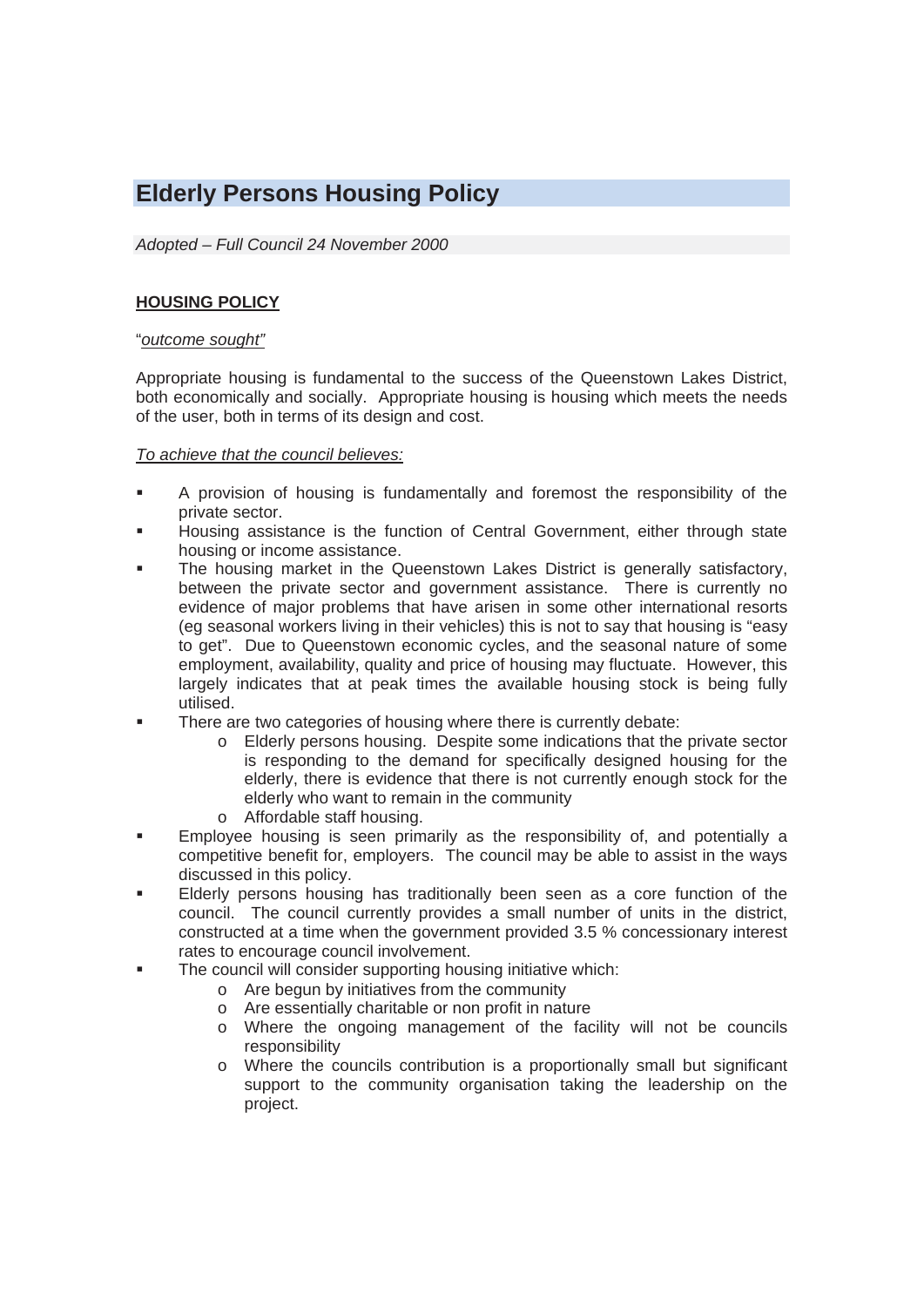- o Have the support of the appropriate government agencies (eg WINZ or housing NZ), and of local agencies that have an interest in housing.
- The forms of support which the council may be able to provide are:
	- o Providing land, obtained by way of reserves contribution, in the way now being sought by the Abbeyfield Trust
	- o Support and encouragement, in a variety of ways, assist organisations through processes in the resource management act.
	- o Being a vehicle for organisations to access central government funds. The council is currently the "patron" of the Queenstown Safer Community council allowing that body to obtain government funding.
	- o Cash grants from ratepayers funds for capital purposes or to cover operating deficits, are not seen as appropriate
	- o Providing access to council facilities eg: Stanley St Council Chamber, and council support to the lead agency in presenting its proposals to other parties.

# **THE ABBEYFIELD PROPOSAL**

The Abbeyfield proposal is broadly described as "flatting for the elderly". This ably describes the design of the premises and the expectations of the participants, and the level of support provided. It is covered in greater detail in the attached feasibility study. A plan of a typical unit and a site plan for Frankton are also attached.

The location for the current facility is shown on the attached map. The land is available from Remarkables Park Ltd by way of reserves contribution. This would become a credit (approx value \$250,000) against future development in the Remarkables Park zone. The facility proposed by Abbeyfield sits well on site and would give the occupants good access to the New World supermarket, Warehouse and related facilities in that area.

The attached feasibility study from Mr Macalister indicates the cost of an Abbeyfield facility and how it is to be funded. The attention of councillors is drawn to the substantial contribution from the Queenstown housing trust. Until recently these funds were held in trust by the Council.

Councillors should also be aware that the Abbeyfield Trust aims to use the cashflow from the Frankton development to make other Abbeyfield developments viable. The next likely facility would be built in Arrowtown. By providing the land, the council will play a major part in achieving the cashflow necessary to allow the Trust to progress future facilities.

The Abbeyfield concept is that tenants typically pay \$225 per week for their accommodation, two meals per day and live in support. The council currently provides six elderly persons housing units in Arrowtown. Since they were built standards for elderly persons housing have grown considerably. In the future the Council may be asked to consider the future of its Arrowtown units in light of the Abbeyfield project. Our current units might become the site for a new facility, or alternatively part of the funding of a facility on another site. If and when those discussions proceed, the accommodation of our existing elderly tenants will be the primary consideration.